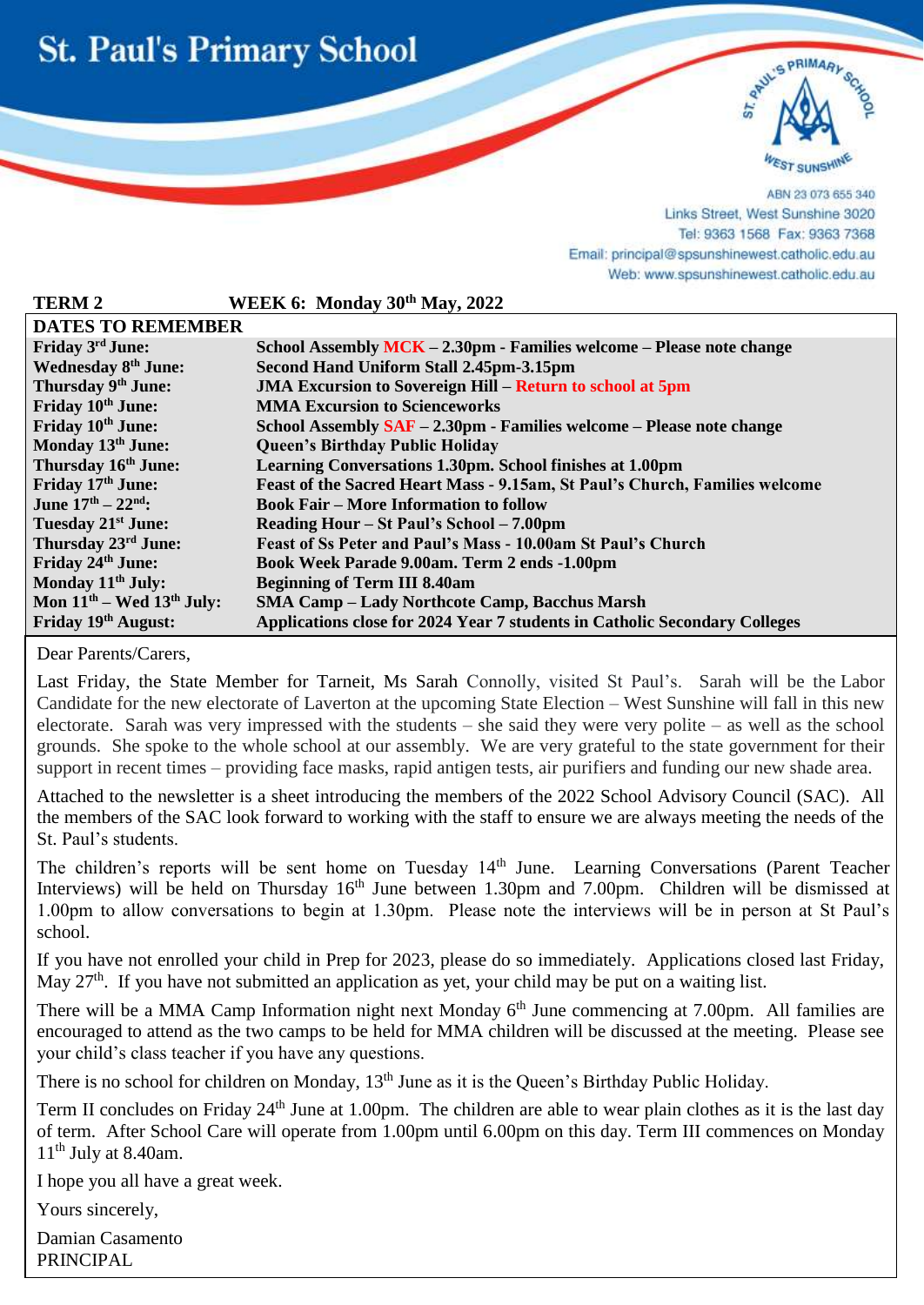## **UPCOMING LEARNING CONVERSATIONS – Thursday, June 16th**

Learning Conversations (Parent Teacher Interviews) will be held on Thursday 16<sup>th</sup> June 2022 from 1.30pm. Please refer to the hard copies of the letter and the booking instructions sent home via your eldest child last week for the details.

**Bookings are now open** and must be finalised before **2.30pm on Wednesday 8 th June, 202**2, when bookings for this event will close. Please note that these conversations will be held at St Paul's in person. Interviews will run for ten minutes - however you will need to allow 10 minutes between each interview so you can move from one classroom to another. Please go to [www.schoolinterviews.com.au](http://www.schoolinterviews.com.au/) and use the code **'qvsnp'** to get access to the booking page.

For parents that do not have internet access, please call the school to arrange a time. Parents may send a note to school with the approximate times they require, or phone the school on 9363 1568 for support.

**NOTICE:** *If you would like to meet with Learning Diversity Leaders, Kara Brizzi & Mareta Parsons, to discuss your child's learning at Learning Conversations… please follow the booking instructions to access the booking page.*

*Thank you, Kara & Mareta*

#### **MMA UPCOMING EXCURSION – Friday, June 10th**

As part of our Inquiry learning, students will participate in a 'very cool' science show. Scienceworks will experiment with liquid nitrogen to illustrate the changing properties of solids, liquids and gases. Changes of state, expansion and contractions are all demonstrated using lots of fog, froth and fun.

Please refer to the excursion note sent home last week for the details. **Please complete the permission form & return it to school by this Friday, June 3rd** . Thank you!

#### j **JMA UPCOMING EXCURSION TO SOVEREIGN HILL – Thursday, June 9th**

As part of our Inquiry Unit of work, 'Then and Now', JMA students will be attending an extended day excursion to Sovereign Hill on Thursday, June  $9<sup>th</sup>$ . The excursion will inform students of the history of Victoria as well as being a vital part of the Outdoor Education Program at St. Paul's. **Buses will leave at 9am and return to school by 5pm.**

 can carry with them throughout the day. They will need to pack playlunch, lunch, a drink bottle with water and snacks On the excursion day, students will need to bring their own bag or backpack clearly marked with their name that they to last them the day. Please note that students are unable to buy food or drinks from the excursion venue and parents are unable to purchase items for their child from the venue. Please refer to the excursion note sent home for more info.

### **IMPORTANT DATES FOR 2022**

The following dates are very important for **ALL** students who will be attending secondary school in 2024 – our current Year 5 students. If applications for Catholic Secondary School are not in by Friday 19<sup>th</sup> August, 2022 your child will not be enrolled in your school of choice.

**19th August 2022:** Applications close for 2024 Year 7 students in Catholic Secondary Colleges – our current Year 5 Students

**21st October 2022:** Offers posted to prospective 2024 Year 7 applicants **11th November 2022:** Final date for families to accept offers made by the Secondary School

#### **PREP ENROLMENTS - 2023**

Enrolments for Prep 2023 are now open. We encourage any parents/carers who have not enrolled their child for Prep in 2023 to do so. Please contact the school office for an enrolment form.

### **ST. PAUL'S SECOND HAND UNIFORM STALL**

Please note that the next date for the selling from the St. Paul's Second Hand Uniform Stall in Term II is Wednesday, 8<sup>th</sup> June from 2.45pm – 3.15pm. The cost of all items of clothing is \$5.00. I encourage families to make donations of school uniforms to the second hand uniform stall. Please wash any donations before taking them to the school office. Please make sure they are in good condition ie not damaged or faded logos.

#### **CAMPS, SPORTS AND EXCURSION FUND**

Camps, Sports and Excursion Fund is Government Funding to assist families to cover the costs of school excursions, camps and sporting activities. Centrelink health care card holders and Pensioner Concession card holders may be eligible for a payment of \$125. An CSEF Application Form were already sent home – if you think you qualify for the CSEF, please return the form to school, along with a copy of your Centrelink Card. There was also information sent home about the new fee concession program – please visit the office to obtain a form if you would like to apply for this fee concession program.